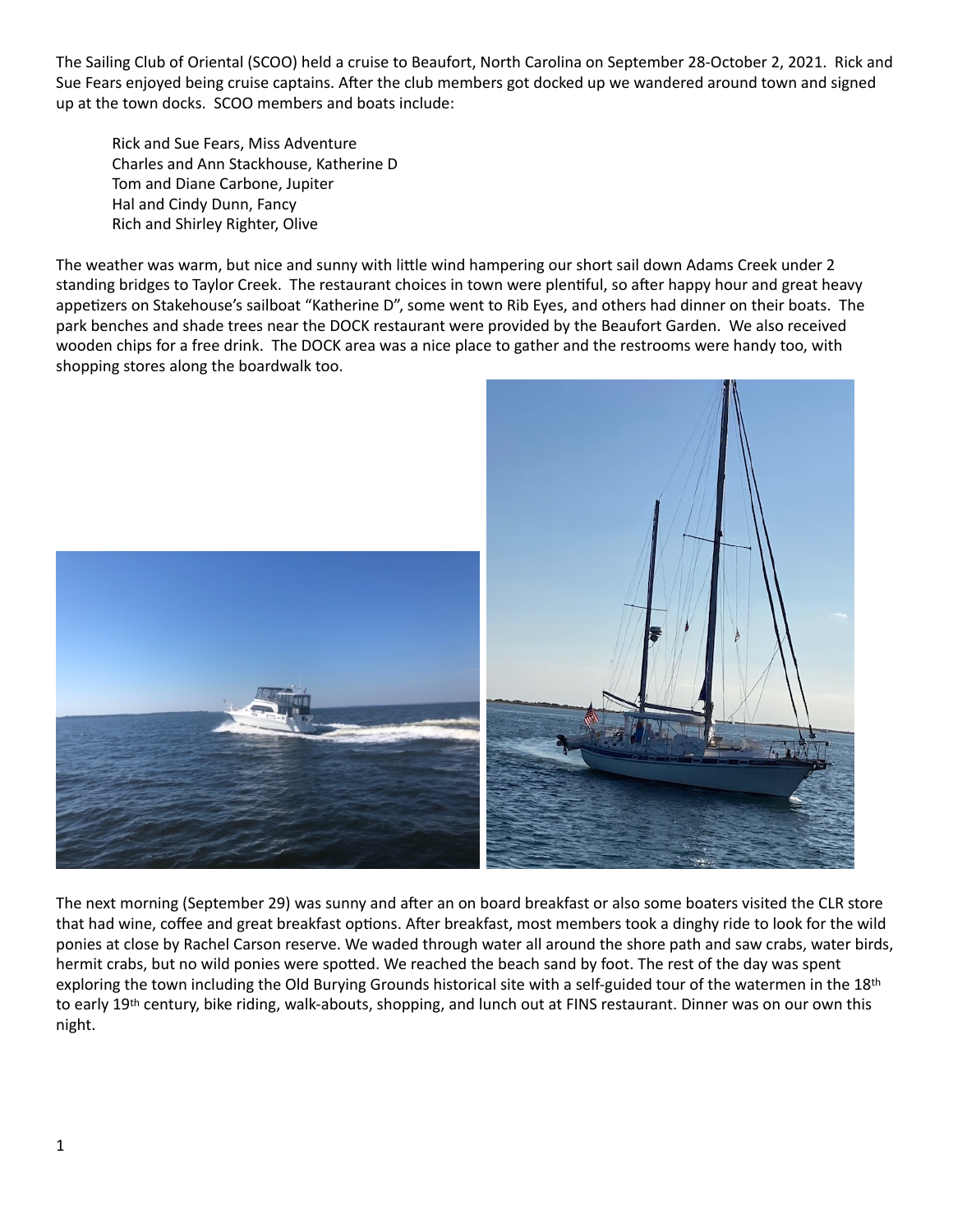

On September 30, folks decided to extend the dinghy ride up further towards the Shackleford banks beach. After a few engine problems we all reached the other side of the channel beach and had some rousing kite flying and sunbathing. After this rousing day of beach and sun, we took naps and for dinner got dressed up to help Ann Stakehouse celebrate her birthday at Rib Eyes steak house once more for a delicious meal, and birthday song in her honor.



On October 1, four SCOO boats continued on to Cape Lookout although "Fancy" and her crew had to return home. The motor/sail over to Cape Lookout was really nice with about 10-15 knots of wind and sun. We saw turtles and dolphins on the way over to the anchorage. The anchorage is sandy, and so after anchors were set, we took our chairs to the beach for another glorious happy hour and sunset. That night some wind came up and 2 boats had to reset their anchors but